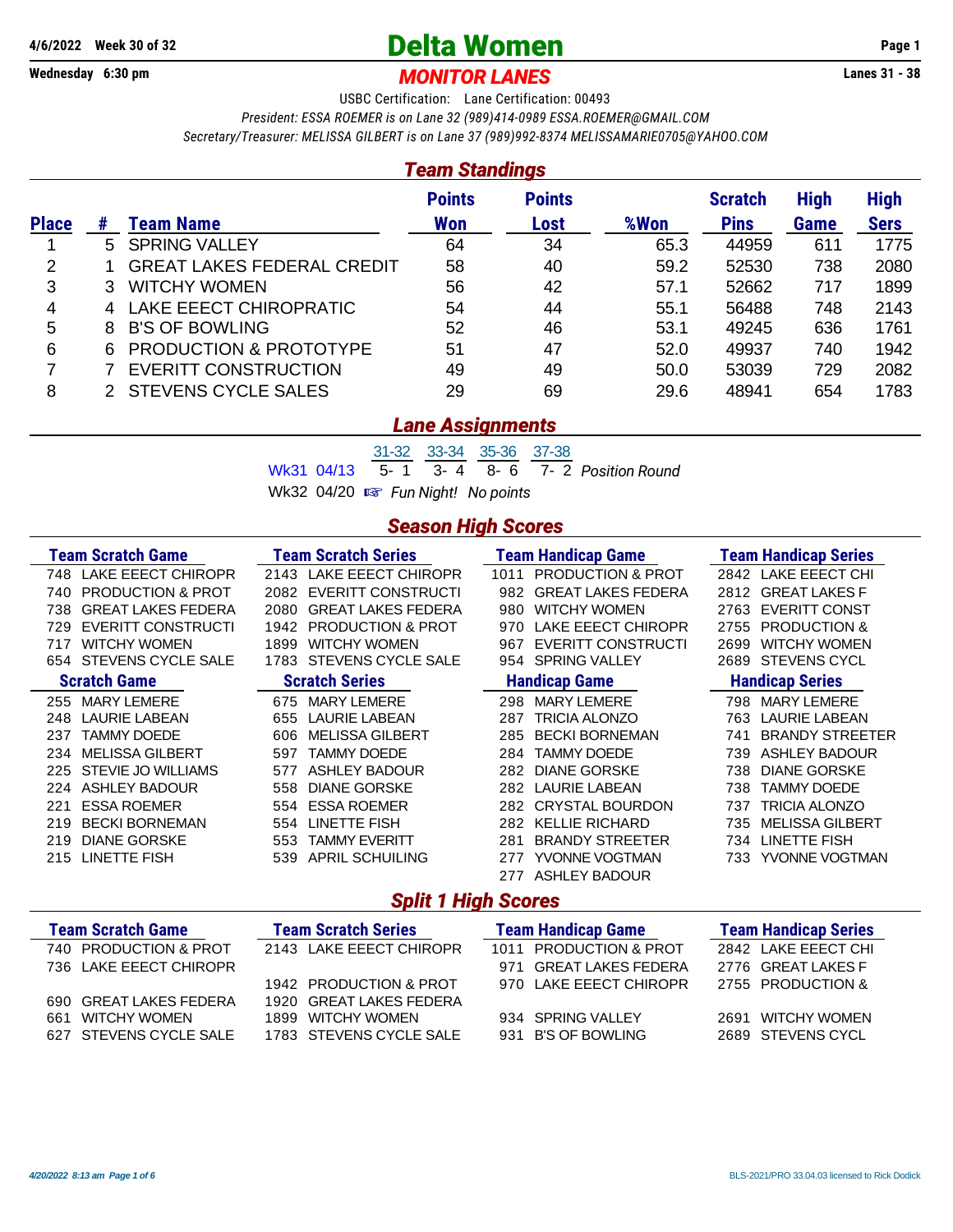### *Split 1 High Scores - Continued*

|     | <b>Scratch Game</b>                    | <b>Scratch Series</b>           |                     | <b>Handicap Game</b>              | <b>Handicap Series</b> |                             |  |  |
|-----|----------------------------------------|---------------------------------|---------------------|-----------------------------------|------------------------|-----------------------------|--|--|
|     | 256 MICHELLE REID                      | 655 LAURIE LABEAN               |                     | 287 TRICIA ALONZO                 |                        | 763 LAURIE LABEAN           |  |  |
|     | 243 LAURIE LABEAN                      | 610 MARY LEMERE                 |                     | 285 BECKI BORNEMAN                |                        | 745 MARY LEMERE             |  |  |
|     | 234 MELISSA GILBERT                    | 606 MELISSA GILBERT             |                     | 282 DIANE GORSKE                  | 741                    | <b>BRANDY STREETER</b>      |  |  |
|     | 225 STEVIE JO WILLIAMS                 | 575 TAMMY DOEDE                 |                     | 282 CRYSTAL BOURDON               |                        | 738 DIANE GORSKE            |  |  |
|     | 223 TAMMY DOEDE                        | 558 DIANE GORSKE                |                     | 282 KELLIE RICHARD                |                        | 735 MELISSA GILBERT         |  |  |
|     | 221 ESSA ROEMER                        | 554 MICHELLE REID               |                     | 281 BRANDY STREETER               |                        | 732 ASHLEY BRANDEMIHL       |  |  |
|     | 219 BECKI BORNEMAN                     | 553 TAMMY EVERITT               |                     | 279 LAURIE LABEAN                 |                        | 729 STEVIE JO WILLIAMS      |  |  |
|     | 219 DIANE GORSKE                       | 548 ASHLEY BADOUR               |                     | 273 ESSA ROEMER                   |                        | 724 MICHELE SABOURIN        |  |  |
|     | 214 TRICIA ALONZO                      | 547 ESSA ROEMER                 |                     | 272 BRENDA HESS                   |                        | 719 ASHLEY BADOUR           |  |  |
|     | 214 MARY LEMERE                        | 543 LINETTE FISH                |                     | 270 MELISSA GILBERT               |                        | 715 TRICIA ALONZO           |  |  |
|     |                                        | <b>Last Week's Top Scores</b>   |                     |                                   |                        |                             |  |  |
|     | <b>Team Scratch Game</b>               | <b>Team Scratch Series</b>      |                     | <b>Team Handicap Game</b>         |                        | <b>Team Handicap Series</b> |  |  |
|     | 671 EVERITT CONSTRUCTI                 | 1952 EVERITT CONSTRUCTI         |                     | 905 B'S OF BOWLING                |                        | 2651 EVERITT CONST          |  |  |
|     | 667 LAKE EEECT CHIROPR                 | 1854 LAKE EEECT CHIROPR         |                     | 904 EVERITT CONSTRUCTI            |                        | 2619 WITCHY WOMEN           |  |  |
|     | 619 WITCHY WOMEN                       | 1824 WITCHY WOMEN               |                     | 887 LAKE EEECT CHIROPR            |                        | 2610 B'S OF BOWLING         |  |  |
|     | 618 PRODUCTION & PROT                  | 1774 PRODUCTION & PROT          |                     | 887 PRODUCTION & PROT             |                        | 2581 PRODUCTION &           |  |  |
|     | 615 GREAT LAKES FEDERA                 | 1713 B'S OF BOWLING             |                     | 886 GREAT LAKES FEDERA            |                        | 2517 GREAT LAKES F          |  |  |
|     | 606 B'S OF BOWLING                     | 1704 GREAT LAKES FEDERA         |                     | 884 WITCHY WOMEN                  |                        | 2514 LAKE EEECT CHI         |  |  |
|     | <b>Scratch Game</b>                    | <b>Scratch Series</b>           |                     | <b>Handicap Game</b>              |                        | <b>Handicap Series</b>      |  |  |
|     | 243 MARY LEMERE                        | 586 TAMMY DOEDE                 |                     | 284 TAMMY DOEDE                   |                        | 727 TAMMY DOEDE             |  |  |
|     | 237 TAMMY DOEDE                        | 582 MELISSA GILBERT             |                     | 280 MARY LEMERE                   |                        | 708 MELISSA GILBERT         |  |  |
| 221 | <b>MELISSA GILBERT</b>                 | 569 MARY LEMERE                 |                     | 280 KELLIE RICHARD                |                        | 699 BRENDA HESS             |  |  |
|     | 196 BRENDA HESS                        | 498 BRENDA HESS                 |                     | 263 BRENDA HESS                   |                        | 691 KELLIE RICHARD          |  |  |
|     | 192 KELLIE RICHARD                     | 492 DAWN ANAYA                  |                     | 263 MELISSA GILBERT               | 681                    | DAWN ANAYA                  |  |  |
|     | 188 BECKI BORNEMAN                     | 491 ASHLEY BADOUR               |                     | 251 BECKI BORNEMAN                |                        | 680 MARY LEMERE             |  |  |
|     | 184 APRIL SCHUILING                    | 482 ESSA ROEMER                 |                     | 249 SUE BOSWELL                   |                        | 674 YVONNE VOGTMAN          |  |  |
|     | 184 ESSA ROEMER                        | 476 APRIL SCHUILING             |                     | 244 CRYSTAL BOURDON               |                        | 661 SHARON RUDROW           |  |  |
|     | 174 STEVIE JO WILLIAMS                 | 458 YVONNE VOGTMAN              |                     | 243 APRIL SCHUILING               |                        | 657 ALLISON COLLINS         |  |  |
|     | 173 ASHLEY BADOUR<br>173 SUE BOSWELL   | 454 TAMMY EVERITT               |                     | 238 STEVIE JO WILLIAMS            |                        | 655 ANN OSTERHOUT           |  |  |
|     | <b>Weekly Game Over Average</b>        |                                 |                     | <b>Weekly Series over Average</b> |                        |                             |  |  |
|     | <b>Game - Avg=Difference</b>           |                                 |                     | <b>Series - Avg=Difference</b>    |                        |                             |  |  |
|     |                                        |                                 |                     | $586 - 501 = 85$                  |                        |                             |  |  |
|     | $237 - 167 = 70$<br><b>TAMMY DOEDE</b> |                                 |                     |                                   | <b>TAMMY DOEDE</b>     |                             |  |  |
|     | 192 - 122=70<br><b>KELLIE RICHARD</b>  |                                 |                     | 498 - 435=63                      | <b>BRENDA HESS</b>     |                             |  |  |
|     | <b>MARY LEMERE</b><br>243 - 178=65     |                                 |                     | $582 - 519 = 63$                  | <b>MELISSA GILBERT</b> |                             |  |  |
|     | 196 - 145=51 BRENDA HESS               |                                 |                     | 427 - 366=61 KELLIE RICHARD       |                        |                             |  |  |
|     |                                        | <b>Individual High Averages</b> |                     |                                   |                        |                             |  |  |
|     | 183.25 LAURIE LABEAN                   | 179.35 MARY LEMERE              |                     | 174.21 MELISSA GILBERT            |                        | 169.53 TAMMY DOEDE          |  |  |
|     | 166.25 ESSA ROEMER                     | 164.07 ASHLEY BADOUR            |                     | 160.67 TAMMY EVERITT              |                        | 155.43 LINETTE FISH         |  |  |
|     | 154.52 APRIL SCHUILING                 | 153.93 AMANDA BEARUP            |                     | 153.54 DIANE GORSKE               |                        | 152.49 APRIL WENDT          |  |  |
|     |                                        |                                 | <b>Team Rosters</b> |                                   |                        |                             |  |  |
|     |                                        |                                 |                     |                                   |                        |                             |  |  |

## **1 - GREAT LAKES FEDERAL CREDIT** Lane 32

|                               |                 |    |                 |    |     |     |     |       | <b>High</b> | <b>High</b>                                   |
|-------------------------------|-----------------|----|-----------------|----|-----|-----|-----|-------|-------------|-----------------------------------------------|
| <b>Name</b>                   | <b>Avg HDCP</b> |    | <b>Pins Gms</b> |    | -1- | -2- | -3- | Total | Game        | <b>Sers</b>                                   |
| <b>ALLISON COLLINS</b>        | 119             | 90 | 6817            | 57 | 146 | 137 | 104 | 387   | 156         | 418                                           |
| <b>MICHELE SABOURIN</b>       | 139             | 72 | 8341            | 60 | 145 | 121 | 134 | 400   | 190         | 478                                           |
| <b>BRANDY RONDEAU</b>         | 151             | 62 | 8651            | 57 | 140 | 171 | 124 | 435   | 200         | 516                                           |
| <b>ESSA ROEMER</b>            | 166             | 48 | 11471           | 69 | 184 | 163 | 135 | 482   | 221         | 554                                           |
| <b>LINETTE FISH</b>           | 155             | 58 | 8393            | 54 |     |     |     | 0     | 215         | 554                                           |
| <b>LYNN GEHOSKI</b>           | 141             | 71 | 7615            | 54 |     |     |     |       | 179         | 502                                           |
| 4/20/2022 8:13 am Page 2 of 6 |                 |    |                 |    |     |     |     |       |             | BLS-2021/PRO 33.04.03 licensed to Rick Dodick |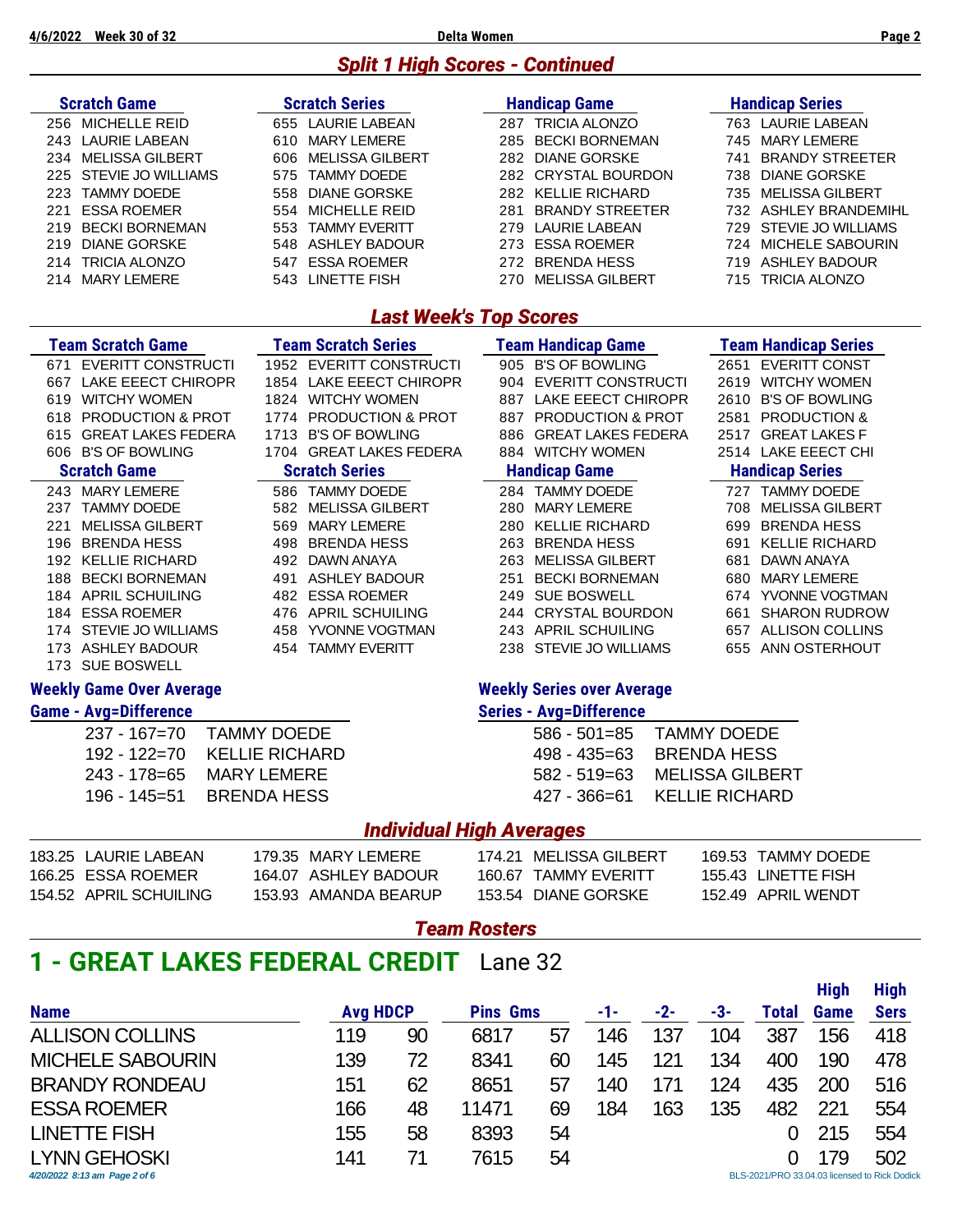# **2 - STEVENS CYCLE SALES** Lane 38

|                           |                 |     |                 |    |     |       |     |              | <b>High</b> | <b>High</b> |
|---------------------------|-----------------|-----|-----------------|----|-----|-------|-----|--------------|-------------|-------------|
| <b>Name</b>               | <b>Avg HDCP</b> |     | <b>Pins Gms</b> |    | -1- | $-2-$ | -3- | <b>Total</b> | <b>Game</b> | <b>Sers</b> |
| <b>SASHA DAILEY</b>       | 109             | 99  | 7533            | 69 | 115 | 108   | 84  | 307          | 156         | 388         |
| <b>STEVIE JO WILLIAMS</b> | 148             | 64  | 12467           | 84 | 174 | 123   | 126 | 423          | 225         | 534         |
| <b>BECKI BORNEMAN</b>     | 150             | 63  | 9003            | 60 | 124 | 188   | 138 | 450          | 219         | 513         |
| <b>AMANDA BEARUP</b>      | 153             | 60  | 8774            | 57 |     |       |     | 0            | 195         | 522         |
| <b>MADDISON BRADY</b>     | 93              | 114 | 1120            | 12 | 95  | 111   | 90  | 296          | 111         | 299         |

## **3 - WITCHY WOMEN** Lane 33

|                        |                 |    |                 |    |      |      |      |       | <b>High</b> | <b>High</b> |
|------------------------|-----------------|----|-----------------|----|------|------|------|-------|-------------|-------------|
| <b>Name</b>            | <b>Avg HDCP</b> |    | <b>Pins Gms</b> |    | -1-  | -2-  | -3-  | Total | Game        | <b>Sers</b> |
| <b>SHARON RUDROW</b>   | 140             | 72 | 6317            | 45 | 153  | 148  | 144  | 445   | 170         | 453         |
| <b>TRICIA ALONZO</b>   | 145             | 67 | 7864            | 54 | a135 | a135 | a135 | 405   | 214         | 533         |
| <b>APRIL SCHUILING</b> | 154             | 59 | 12980           | 84 | 134  | 158  | 184  | 476   | 202         | 539         |
| <b>BRENDA HESS</b>     | 146             | 66 | 11391           | 78 | 196  | 146  | 156  | 498   | 207         | 503         |
| <b>CONNIE TRIPP</b>    | 150             | 63 | 3615            | 24 |      |      |      |       | 187         | 495         |
| <b>MICHELLE REID</b>   | 158             | 55 | 4274            | 27 |      |      |      |       | 256         | 554         |
| <b>TAMMY DEWYSE</b>    | 126             | 84 | 3407            | 27 |      |      |      |       | 157         | 411         |

## **4 - LAKE EEECT CHIROPRATIC** Lane 34

| <b>Name</b>            | <b>Avg HDCP</b> |    | <b>Pins Gms</b> |    | -1- | $-2-$             | -3- | <b>Total</b> | <b>High</b><br>Game | <b>High</b><br><b>Sers</b> |
|------------------------|-----------------|----|-----------------|----|-----|-------------------|-----|--------------|---------------------|----------------------------|
|                        |                 |    |                 |    |     |                   |     |              |                     |                            |
| <b>BRANDY STREETER</b> | 132             | 79 | 10714           | 81 | 87  | 116               | 105 | 308          | 200                 | 498                        |
| <b>YVONNE VOGTMAN</b>  | 140             | 72 | 11379           | 81 | 163 | 149               | 146 | 458          | 204                 | 514                        |
| <b>MARY LEMERE</b>     | 179             | 36 | 13451           | 75 | 152 | 174               | 243 | 569          | 255                 | 675                        |
| <b>LAURIE LABEAN</b>   | 183             | 33 | 13744           |    |     | 75 a173 a173 a173 |     | 519          | 248                 | 655                        |

## **5 - SPRING VALLEY** Lane 31

|                        |                 |     |                 |    |     |       |     |              | <b>High</b> | <b>High</b> |
|------------------------|-----------------|-----|-----------------|----|-----|-------|-----|--------------|-------------|-------------|
| <b>Name</b>            | <b>Avg HDCP</b> |     | <b>Pins Gms</b> |    | -1- | $-2-$ | -3- | <b>Total</b> | Game        | <b>Sers</b> |
| <b>PAM RYNERSON</b>    | 104             | 104 | 7234            | 69 | 107 | 102   | 112 | 321          | 141         | 345         |
| <b>TRISHA CONFER</b>   | 116             | 93  | 7685            | 66 | 106 | 101   | 92  | 299          | 164         | 425         |
| <b>ASHLEY BADOUR</b>   | 164             | 50  | 7383            | 45 | 157 | 173   | 161 | 491          | 224         | 577         |
| <b>APRIL WENDT</b>     | 152             | 61  | 6862            | 45 |     |       |     | 0            | 201         | 532         |
| <b>KRISTIN MEYER</b>   | 119             | 90  | 3956            | 33 |     |       |     | 0            | 192         | 406         |
| <b>TONYA MCINTYRE</b>  | 136             | 75  | 1229            | 9  |     |       |     | 0            | 150         | 429         |
| <b>LISA MONTCALM</b>   | 133             | 78  | 5199            | 39 | 116 | 119   | 152 | 387          | 190         | 456         |
| <b>THERESA GILLMAN</b> | 95              | 112 | 4277            | 45 |     |       |     |              | 159         | 356         |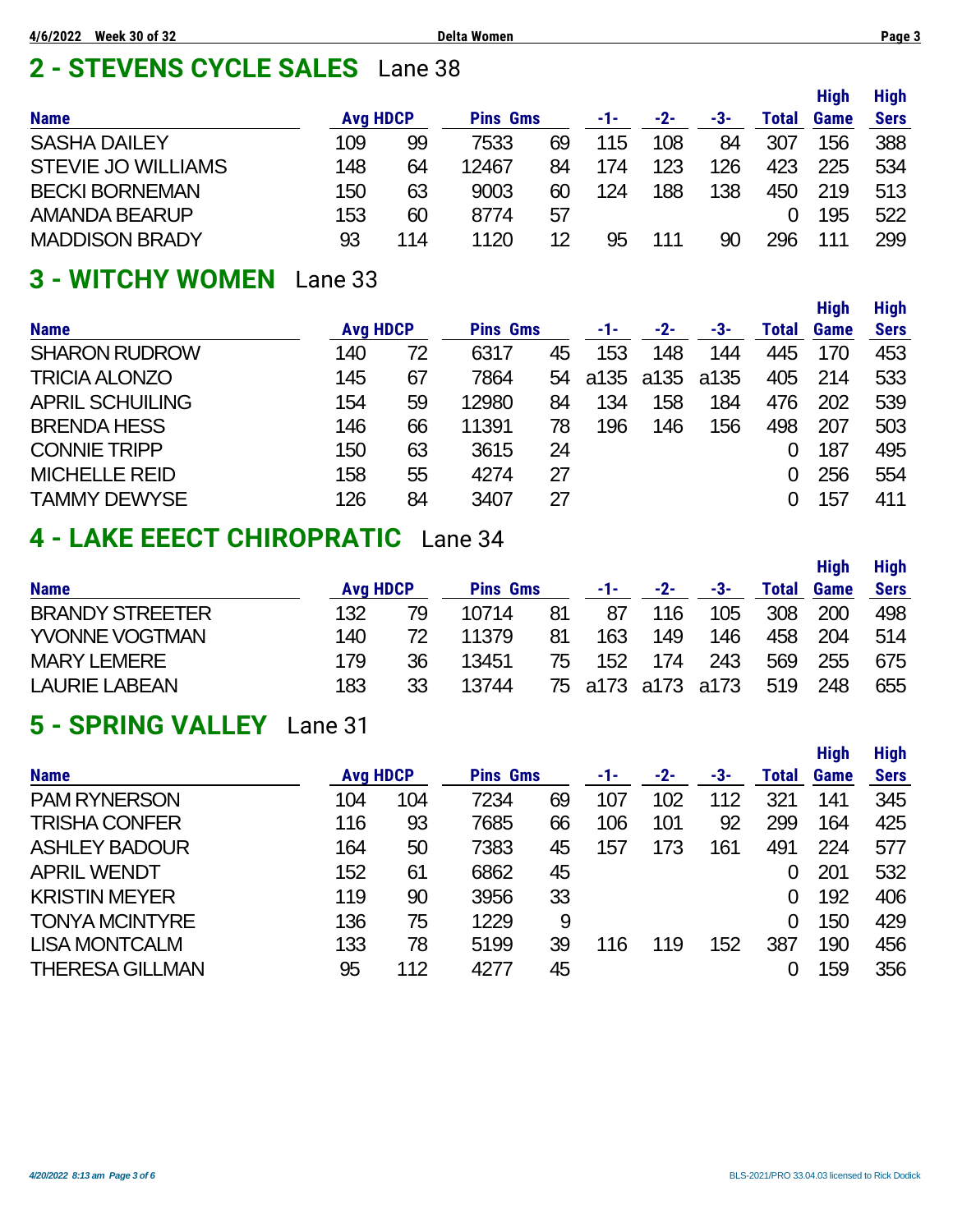# **6 - PRODUCTION & PROTOTYPE** Lane 36

|                          |                 |     |                 |    |     |       |     |       | <b>High</b> | <b>High</b> |
|--------------------------|-----------------|-----|-----------------|----|-----|-------|-----|-------|-------------|-------------|
| <b>Name</b>              | <b>Avg HDCP</b> |     | <b>Pins Gms</b> |    | -1- | $-2-$ | -3- | Total | Game        | <b>Sers</b> |
| <b>ANN OSTERHOUT</b>     | 130             | 81  | 10578           | 81 | 148 | 141   | 123 | 412   | 175         | 471         |
| <b>ASHLEY BRANDEMIHL</b> | 129             | 81  | 6979            | 54 | 131 | 98    | 116 | 345   | 181         | 486         |
| <b>DIANE GORSKE</b>      | 153             | 60  | 13358           | 87 | 130 | 142   | 159 | 431   | 219         | 558         |
| <b>TAMMY DOEDE</b>       | 169             | 45  | 7629            | 45 | 187 | 237   | 162 | 586   | 237         | 597         |
| <b>MARYANNE EAGLE</b>    | 89              | 117 | 1879            | 21 |     |       |     |       | 118         | 302         |
| <b>ELIZABETH PIONK</b>   | 137             | 74  | 3295            | 24 |     |       |     |       | 194         | 516         |
| <b>TORI MARTINEZ</b>     | 115             | 94  | 1041            | 9  |     |       |     |       | 137         | 350         |

## **7 - EVERITT CONSTRUCTION** Lane 37

|                        |                 |    |                 |    |     |     |     |              | <b>High</b> | <b>High</b> |
|------------------------|-----------------|----|-----------------|----|-----|-----|-----|--------------|-------------|-------------|
| <b>Name</b>            | <b>Avg HDCP</b> |    | <b>Pins Gms</b> |    | -1- | -2- | -3- | <b>Total</b> | Game        | <b>Sers</b> |
| <b>DAWN ANAYA</b>      | 151             | 62 | 5921            | 39 | 149 | 172 |     | 492          | 198         | 525         |
| <b>CAMILLE NOEL</b>    | 111             | 98 | 2343            | 21 |     |     |     |              | 132         | 376         |
| <b>HEATHER DOAN</b>    | 136             | 75 | 9411            | 69 |     |     |     | 0            | 181         | 480         |
| <b>TAMMY EVERITT</b>   | 160             | 54 | 9158            | 57 | 159 | 147 | 148 | 454          | 203         | 553         |
| <b>MELISSA GILBERT</b> | 174             | 41 | 13066           | 75 | 178 | 221 | 183 | 582          | 234         | 606         |
| <b>CRYSTAL BOURDON</b> | 136             | 75 | 9862            | 72 | 124 | 131 | 169 | 424          | 201         | 474         |
| <b>AMANDA ROUPE</b>    | 119             | 90 | 2519            | 21 |     |     |     |              | 162         | 458         |

# **8 - B'S OF BOWLING** Lane 35

|                       |                 |    |                 |    |     |     |     |       | <b>High</b> | <b>High</b> |
|-----------------------|-----------------|----|-----------------|----|-----|-----|-----|-------|-------------|-------------|
| <b>Name</b>           | <b>Avg HDCP</b> |    | <b>Pins Gms</b> |    | -1- | -2- | -3- | Total | <b>Game</b> | <b>Sers</b> |
| <b>SUE BOSWELL</b>    | 135             | 76 | 11258           | 83 | 173 | 120 | 130 | 423   | 186         | 462         |
| <b>CATHY HAGA</b>     | 142             | 70 | 12386           | 87 | 137 | 141 | 136 | 414   | 197         | 491         |
| <b>KELLIE RICHARD</b> | 123             | 87 | 9614            | 78 | 120 | 192 | 115 | 427   | 192         | 428         |
| <b>KIM KENNEDY</b>    | 147             | 65 | 12851           | 87 | 150 | 153 | 146 | 449   | 198         | 484         |
| <b>STACY SMITH</b>    | 135             | 76 | 812             | 6  |     |     |     |       | 147         | 422         |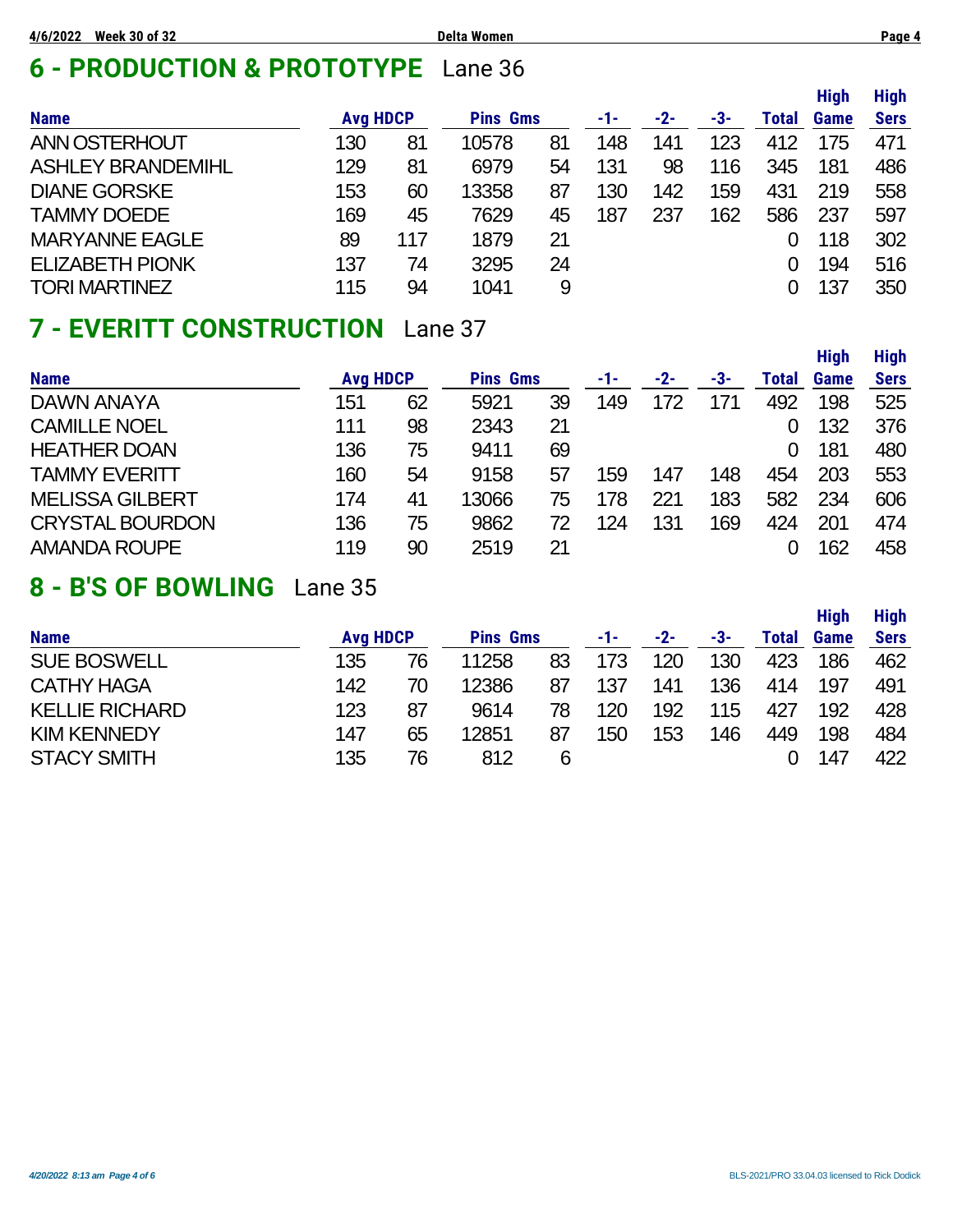#### *This Week's Statistics*

|                                   | <b>Women</b>                              |
|-----------------------------------|-------------------------------------------|
| How many people bowled            | 30                                        |
| Number of games bowled            | 90                                        |
| Actual average of week's scores   | 143.01                                    |
| How many games above average      | 42                                        |
| How many games below average      | 48                                        |
| Pins above/below average per game | 2.11                                      |
| How many people raised average    | 16                                        |
| by this amount                    | 0.62                                      |
| How many people went down         | 14                                        |
| by this amount                    | $-0.41$                                   |
| League average before bowling     | 141.35                                    |
| League average after bowling      | 141.50                                    |
| Change in league average          | 0.14                                      |
|                                   |                                           |
| 800s                              |                                           |
| 775s                              |                                           |
| 750s                              |                                           |
| 725s                              |                                           |
| 700s                              |                                           |
| 675s                              |                                           |
| 650s                              |                                           |
| 625s                              | $\overline{a}$                            |
| 600s                              | <u>.</u>                                  |
| 575s                              | $\overline{\mathbf{c}}$<br>$\overline{1}$ |
| 550s                              |                                           |
| 525s                              |                                           |
| 500s                              | $\frac{1}{5}$                             |
| 475s                              |                                           |
| 450s                              |                                           |
| 425s                              | 5                                         |
| 400s                              | 6                                         |
| below 400                         | 8                                         |
| 300s                              |                                           |
| 275s                              |                                           |
| 250s                              |                                           |
| 225s                              | 2<br>1                                    |
| 200s                              |                                           |
| 175s                              | 8                                         |
| 150s                              | 22                                        |
| 125s                              | 28                                        |
| 100s                              | 23                                        |
| below 100                         | 6                                         |